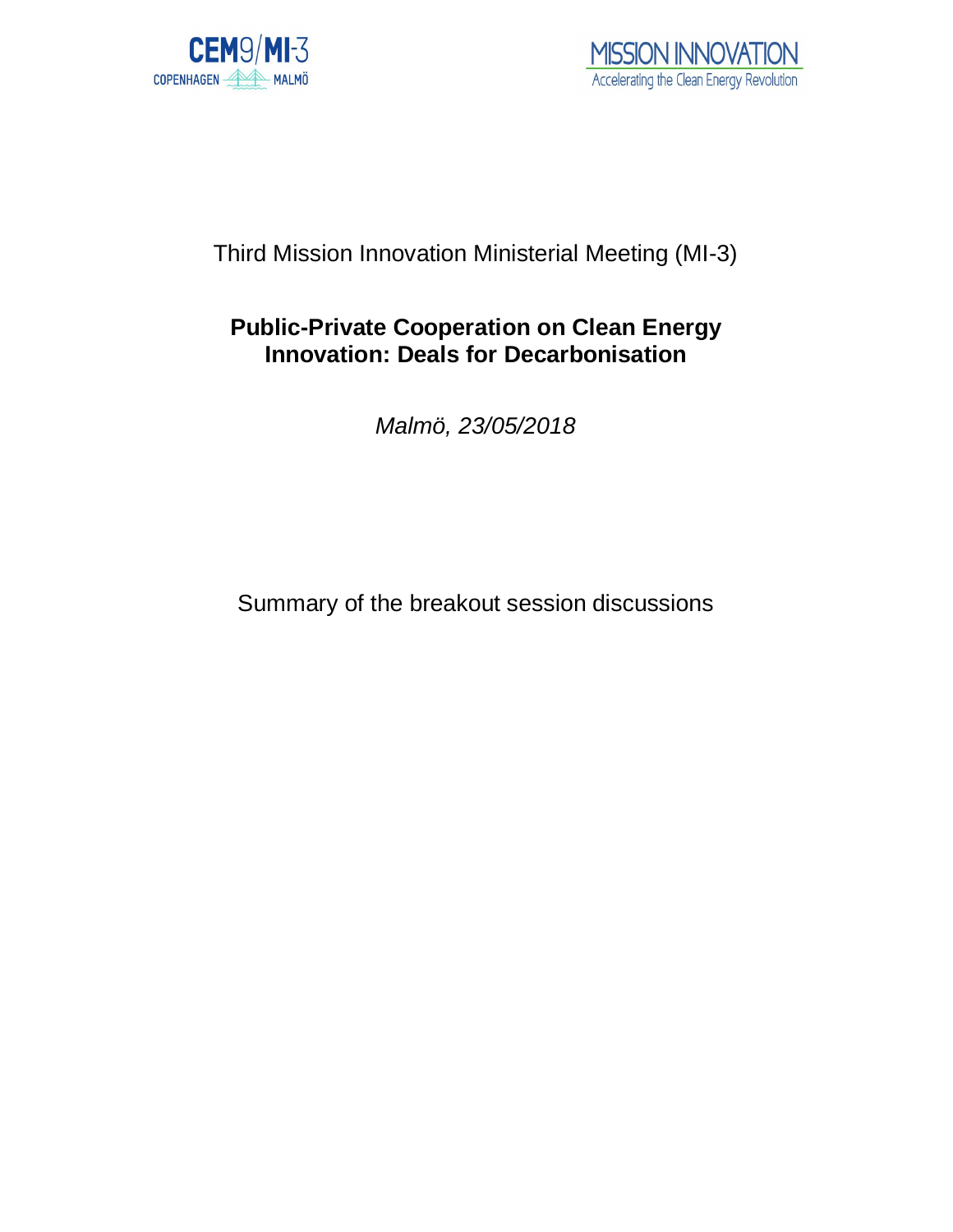



### **Introduction**

The Third Mission Innovation Ministerial (MI-3) included a session entitled "Public-Private Cooperation on Clean Energy Innovation: Deals for Decarbonisation" and involved five breakout discussions focused on concrete means to accelerate action around specific technologies. The discussions were held under Chatham House rules and involved Ministers and Heads of Delegation (HoD) from MI countries as well as CEOs and top-level managers from selected public and private organizations and enterprises from MI Countries. This report summarises the key outcomes and topics raised during the sessions.

### **Table 1: Smart Grids**

### **1. Headline**

*Ministers and CEOs agreed to work on Smart Grids deployment and initiatives with latest advancements in technology, innovation priorities, business opportunities and potential areas of innovation*

### **2. Key Messages**

- Smart Grids are among the most cost-effective solutions to mitigate the effects on power system reliability and resilience related to the intermittency of variable renewable resources such as wind and solar.
- The adoption of smart grids technologies and solutions enable adequate observability and control of the network behaviour to ensure a reliable operation of the network
- The smart grid will allow utilities to move electricity around the system as efficiently and economically as possible.
- The prioritized joint research and development activities to address the issues of smart grid and to propose methodologies and solutions to be picked up by interested industrial players.

### **3. Challenges and opportunities**

- Several challenges must be met to reach a substantial decarbonization of the energy sector and to provide accessible, affordable and sustainable energy services to the users.
- Power Grid is the central element that enables the energy system transformation, integration of distributed generation and digital cities while ensuring resilience.
- Smart Grids are among the most cost-effective solutions to significantly mitigate the effects on power system reliability and resilience related to the intermittency of variable renewable resources such as wind and solar.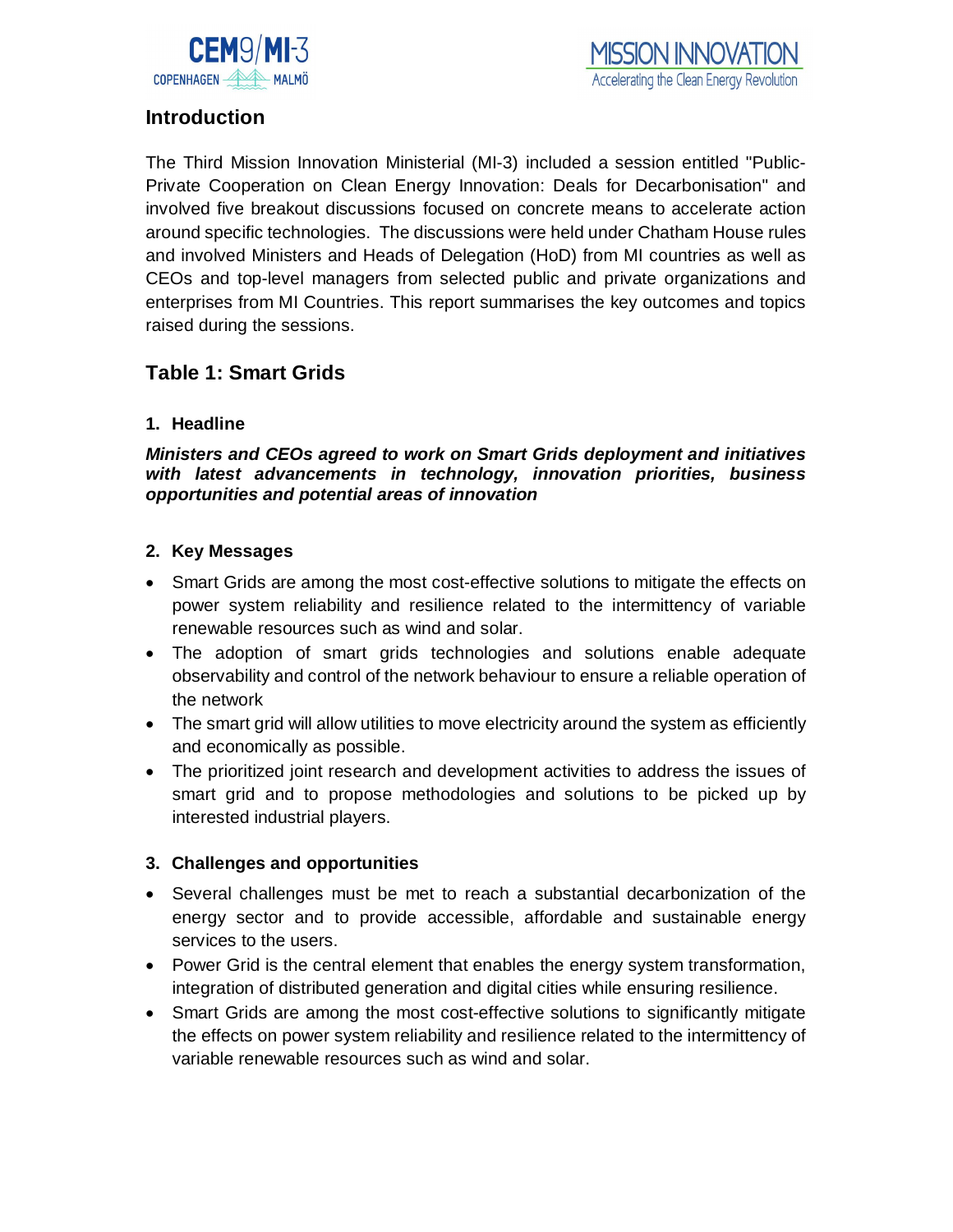

- The smart grid innovation must focus on technologies like smart metering and Distribution Automation with the application of industry 4.0 technology, cloud computing and AI concept.
- A novel approach for smart grid activities is to create a unified open innovation program, which is open to all external partners like start-ups, labs, universities, technology firms, etc. with sustainability.
- China and India together have a share of 55% of the total world population, cheap and effective technologies of the smart grid must be produced to reach-out the public.
- To create a cross-national "Smart Grid Innovation Accelerator" with public and private stakeholders that bring together the public sector, utilities, financial companies, start-ups /R&D tech firms and international organizations (such as World Economic Forum) with the involvement of MI partnered countries altogether.
- The upgrade of the existing grid must follow the way of digitization. Installing sensors in the grid makes the system into the whole new level of control and optimization, where the grid must work even there is no availability of mobile or Wi-Fi signal.
- Encourage the energy regulator to create sandboxes for innovation where new ideas can be tested.
- Create an overarching strategy under the clean growth plan which lays out a medium-term strategy for decarbonization.
- Creating central funding and innovations grants by allowing regulated grid operators to have a pre-determined innovation funding.
- Government and Private companies should join as a team to design competitions that encourage and inspire start-ups to deliver solutions to solve common challenges by promoting global competitions.

### **4. Conclusions**

The breakout session envisioned the strategy, vision and approach for various funding opportunities to implement smart grid integration in the existing network. This will lay the foundation to create a unified open innovation program to motivate the start-ups and technology firms in the Smartgrid field. This will let governments invest in design and development of economic and feasible technologies of Smartgrid.

### **5. Next Steps**

Working with participating organizations from the breakout session, Innovation Challenge 1 will develop a plan of how to practically implement effective smart grid technologies to address the common challenges and which will then be shared with member countries to explore implementation.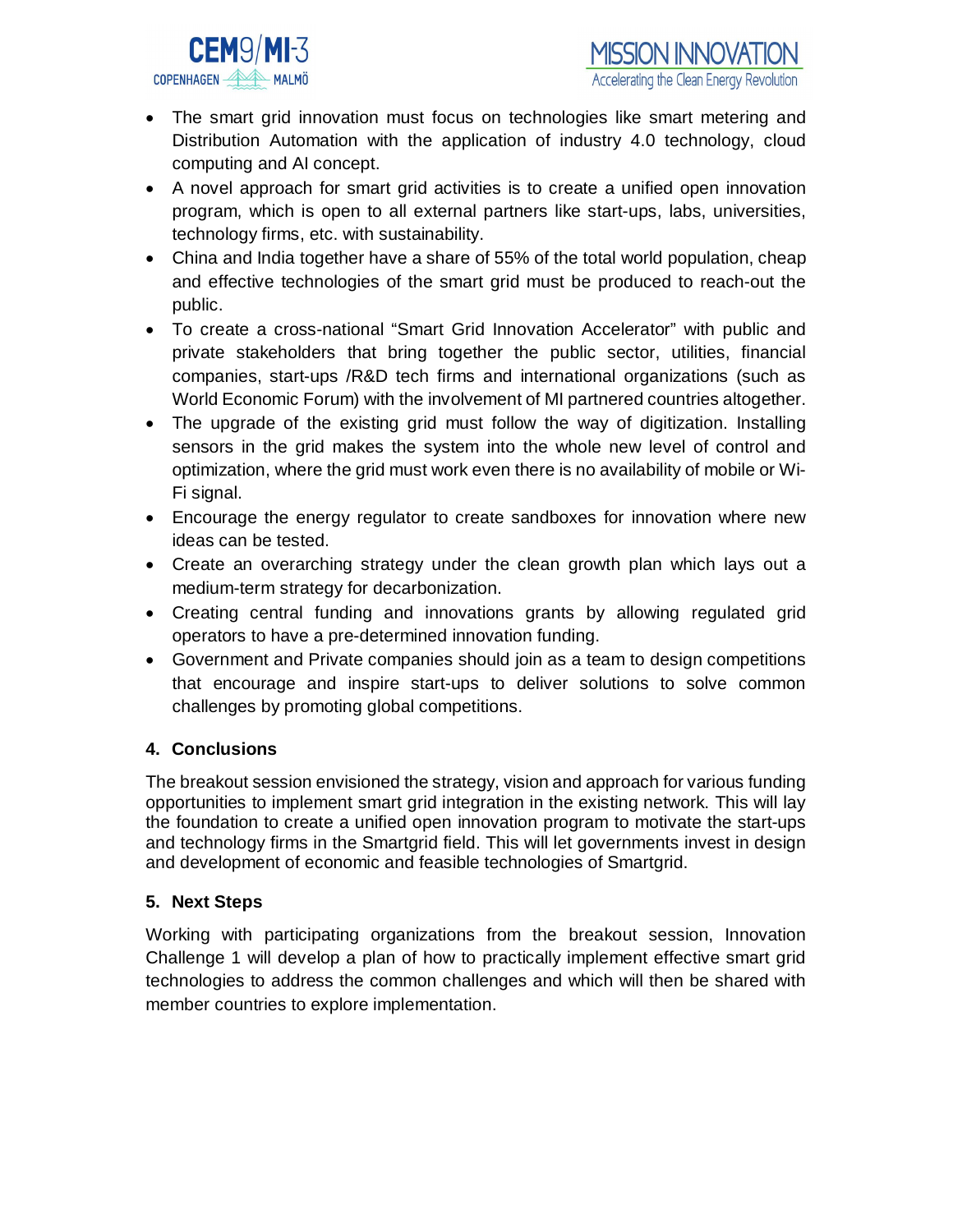



## **Table 2: "Empowering Sustainable Batteries"<sup>1</sup>**

#### **1. Headline**

*Ministers and CEOs at MI-3 agreed that batteries play a crucial role for the energy transition, which led to a declaration to promote sustainable battery value chains.*

#### **2. Background**

Environmental awareness is increasing as regards the batteries currently offered on the market, in particular in the sphere of e-mobility. Indeed, e-mobility brings real environmental benefit only when electricity in the grid is green and when batteries are sustainably produced. The demand for raw materials that constitute electric batteries, such as lithium, nickel and cobalt is rapidly rising. Eco-designing cells for ease of disassembly, second-life and recyclability will be key. Challenges in recycling include reversed logistics, battery dismantling, and improved chemical processes for metal recovery. The main challenge for second-life is the provision of a 'guarantee of performance' through an intelligent life-long Battery Management System. These issues call for action on research and innovation, regulations, codes and standards.

#### **3. Key Messages**

1

In the global drive to accommodate more and more electric vehicles in the transport sector<sup>2</sup> and to integrate growing volumes of variable renewables in the energy sector (up to 100%), batteries are becoming the key enabling technology to ensure flexibility.

The European market for batteries can be estimated at 250B€/year from 2025 (ie. roughly the size of the DK economy). There is place for everybody in a market of this size, but there is urgency for the European industry and there is a need for the synchronisation of the timelines within the battery value chain.

Important investments are needed, including R&I on the next generation battery cells. However, investments in production lines are of a totally different order of magnitude when compared to R&I investments. It was estimated that more than 100M€ needs to be invested to produce one GWh of batteries.

At the same time, growing concerns over the environmental footprint of batteries puts the sustainability of the entire battery supply chain in the spotlight. Improving the sustainability of the entire batteries value chain requires overcoming both technical and non-technical obstacles.

Starting with raw materials, accessibility and transport are the main issues to be addressed, in particular for cobalt, which is a critical raw material. Several ideas were discussed, from the creation of a certification of mining conditions up to adapting Europe's foreign policy with regard to Africa. R&I is also needed for the substitution of

<sup>1</sup> This breakout discussion was organised in collaboration with the World Economic Forum

 $2$  For example, more and more mayors of important European cities have banned the circulation of diesel cars and this is changing the minds of car manufacturers, that are accelerating the design and production of electric cars.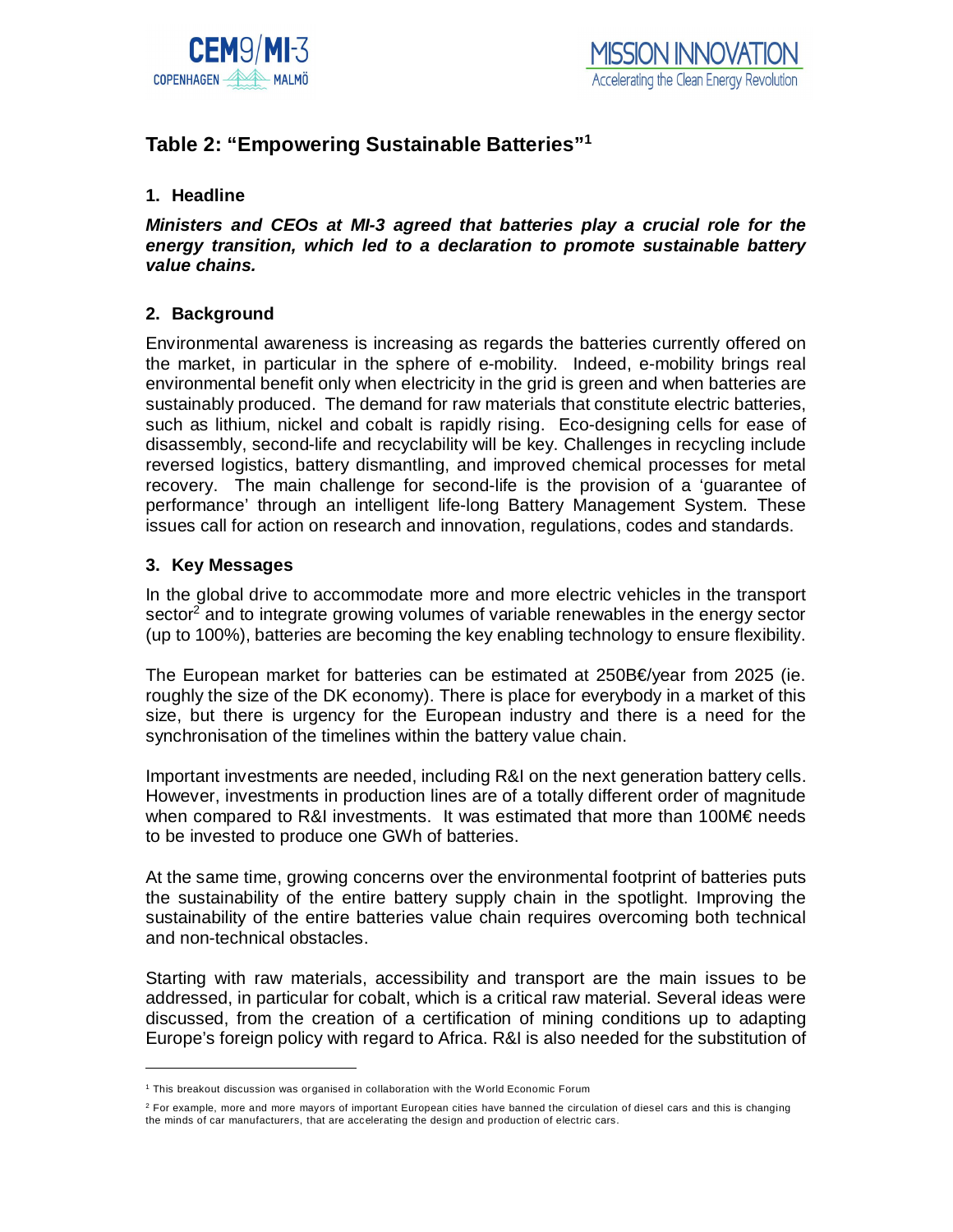



raw materials used in battery production. During the discussion it was further mentioned that recycling norms should be tightened since recycling has a dual role to play in the protection of the environment but also in diminishing the dependency with regard to raw materials; if all batteries of the mobile phones were recycled, this would represent in Europe the equivalent to the production of two cobalt mines per year.

The participants agreed that decarbonisation is not displacement of CO2 emissions, just as sustainability is not only about decarbonisation, but also about environmental stewardship and protection of human health and safety.

The round table concluded that battery cells are not a commodity and that there is a very high number of challenges to be addressed in sustainable battery cell production, but together (industry and policy makers) it is feasible. These challenges cover the whole value chain, from raw materials, production, fair market conditions based on reciprocity of treatment, second-life and recycling. The table also concluded that there is urgency in the action and that synchronisation of the timelines of the different actors of the value chain is needed.

Another issue discussed was the lack of battery production skills in Europe. The table concluded that there is an urgent need of academia and industry to collaborate on the definition of the profiles - and elaboration of training programmes - that will be needed in the future.

#### **4. Conclusions**

The outcome of the round table was a policy declaration (below) to which all the participants have agreed.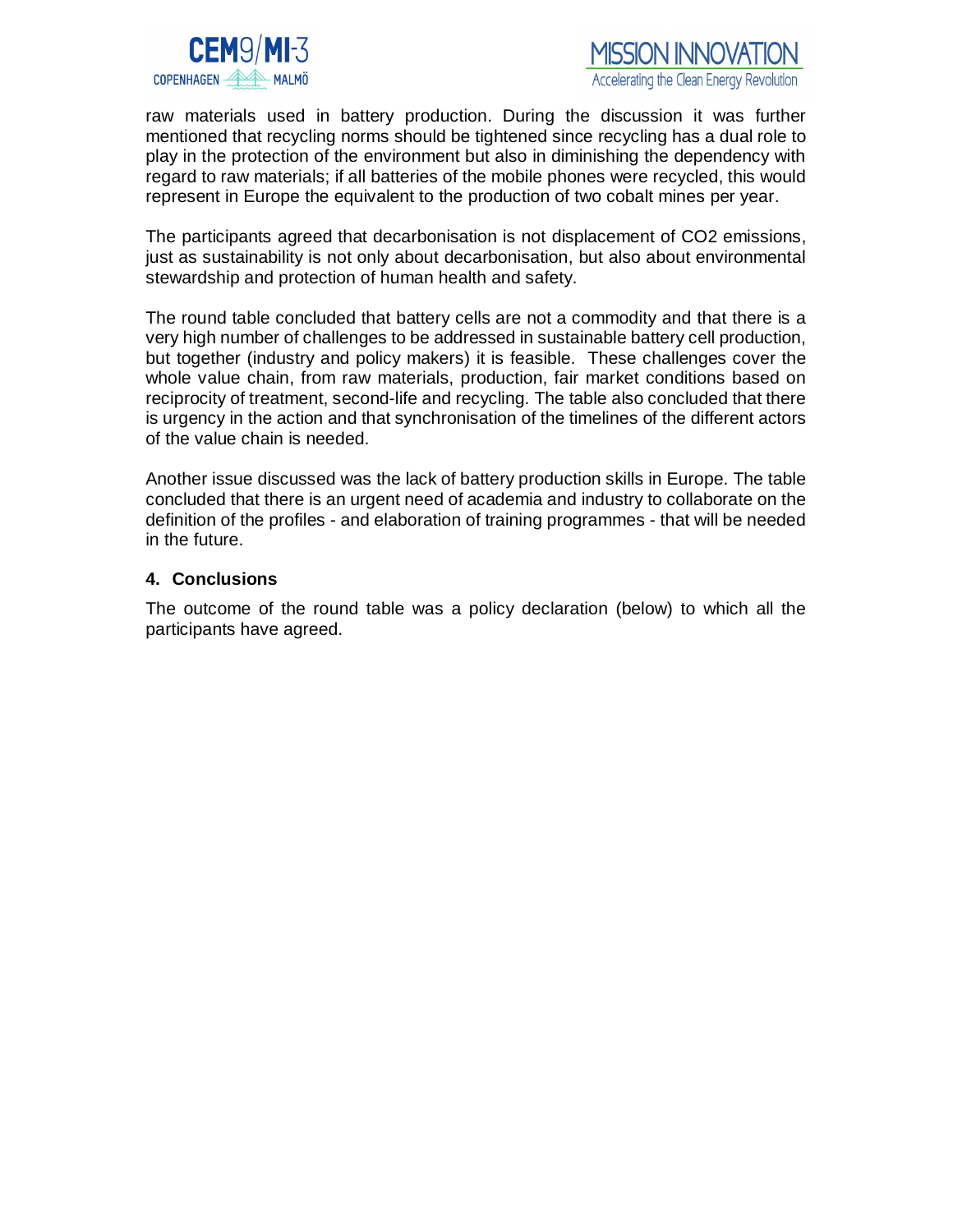



#### **Policy Declaration on Empowering Sustainable Batteries**

#### *Third Mission Innovation Ministerial (MI-3),*

#### *23 May 2018 – Malmö, Sweden*

In the global drive to accommodate more and more electric vehicles in the transport sector and to integrate growing volumes of variable renewables in the energy sector, batteries are becoming the key technology to enable both these objectives. At the same time, growing concerns over the environmental footprint of batteries put the sustainability of the entire battery supply chain in the spotlight.

Sustainability must be considered in its broadest sense, encompassing substitution of critical raw materials; environmentally sustainable and responsible extraction and processing of raw materials; battery second-life; and recycling at the tail end of the battery value chain. Energy use, carbon footprint, environmental, health, safety and human rights issues are equally important dimensions, from mining to manufacturing, use and dismantling.

We, national and European decision makers, met today to discuss how we can improve the sustainability of the entire batteries value chain by overcoming both technical and non-technical obstacles. Collectively, with strong global commitments and supportive government policies, we have the opportunity to accelerate the development and deployment of sustainable batteries for the decarbonisation of the energy and transport sectors. As a baseline, we agree in unison that decarbonisation does not equal displacement of CO2 emissions, just as sustainability is not only about decarbonisation, but also about environmental stewardship and protection of human health and safety.

We agree that the following key actions are needed to deploy this important global technology.

- **1.** We will promote the use of sustainable and responsible mining techniques and practices as well as processing of raw materials, with minimum CO2 footprint and environmental damage and high protection of (workers) health, labour and human rights.
- **2.** We will work on improving material efficiency and production processes, while reducing CO2 footprint and health and safety impact of the battery cell production process.
- **3.** We will work towards extending the maximum lifetime of batteries (including second life), optimising recyclability and maximising recycling.
- **4.** We will reinforce Research and Innovation in battery technologies that are less dependent on critical materials.
- **5.** We will provide appropriate information to citizens/consumers to be able to make informed choices and drive the market and R&I towards cleaner solutions.
- **6.** We will increase global shared learnings on sustainable battery supply chains by disseminating best practices and lessons learned.

This policy declaration is open so that MI countries and/or industries not participating to the breakout discussion can adhere to it at a later date.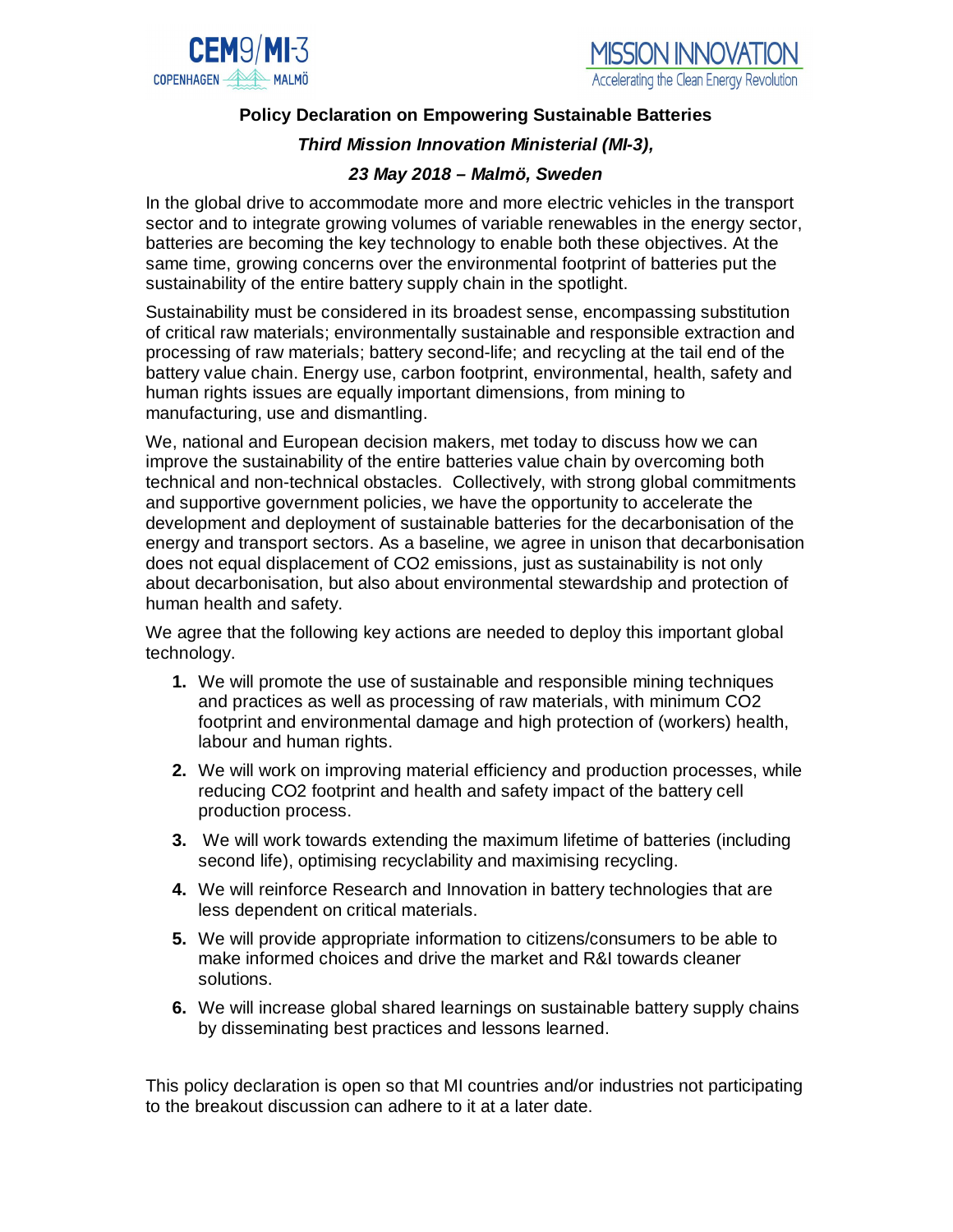



## **Table 3: Heating & Cooling of Buildings**

This session focused on how to address the large amount of energy wasted globally by poorly performing heating and cooling systems in buildings.

#### **1. Headline**

#### *Ministers and CEOs at MI-3 agreed to work on sharing building performance data to reduce the enormous amount of energy lost by poorly performing heating and cooling systems*

#### **2. Key Messages**

- Heating and cooling accounts for over 40% of global energy use and carbon emissions.
- Heating and cooling plant in buildings is often poorly commissioned, operated and maintained offering energy saving opportunities of typically 5-30%.
- Data is key to managing building energy performance; while such data is generated by the systems in most modern buildings accessing this data can be extremely challenging.
- An open source repository of standardised building energy performance data would enable innovators to develop new ways to drive up efficiency and drive down costs.
- Governments could lead uptake by mandating data on buildings they occupy are stored.
- There is an appetite in governments, cities, and industry to tackle this challenge.

#### **3. Challenges and opportunities**

- Heating and cooling is often forgotten when we discuss decarbonising energy and too often we focus only on electricity. However, worldwide, heating and cooling accounts for over 40% of global energy use and its share of renewables for heating is low.
- Solutions to providing heating and cooling vary dramatically around the world driven by climate, culture and wealth, but in all regions, there are significant opportunities to reduce waste and improve efficiency.
- Modern buildings generate huge amounts of data on all aspects of their performance and use. Typically, this data is spread across multiple sources and has multiple owners, it is non-standardised and often in propriety formats. So, it is very difficult to bring all the data together to equip ourselves to address this challenge.
- In older buildings and homes availability of data is much more limited, often only annual consumption data; although this is beginning to change with national smart meter initiatives and the development of low cost easy to deploy monitoring devices.
- Data comprises both static and dynamic data. Static data is useful for benchmarks and statistics, and as a precursor of outcome based codes; however, it is the richness of dynamic data that could provide actionable information with which to optimise performance.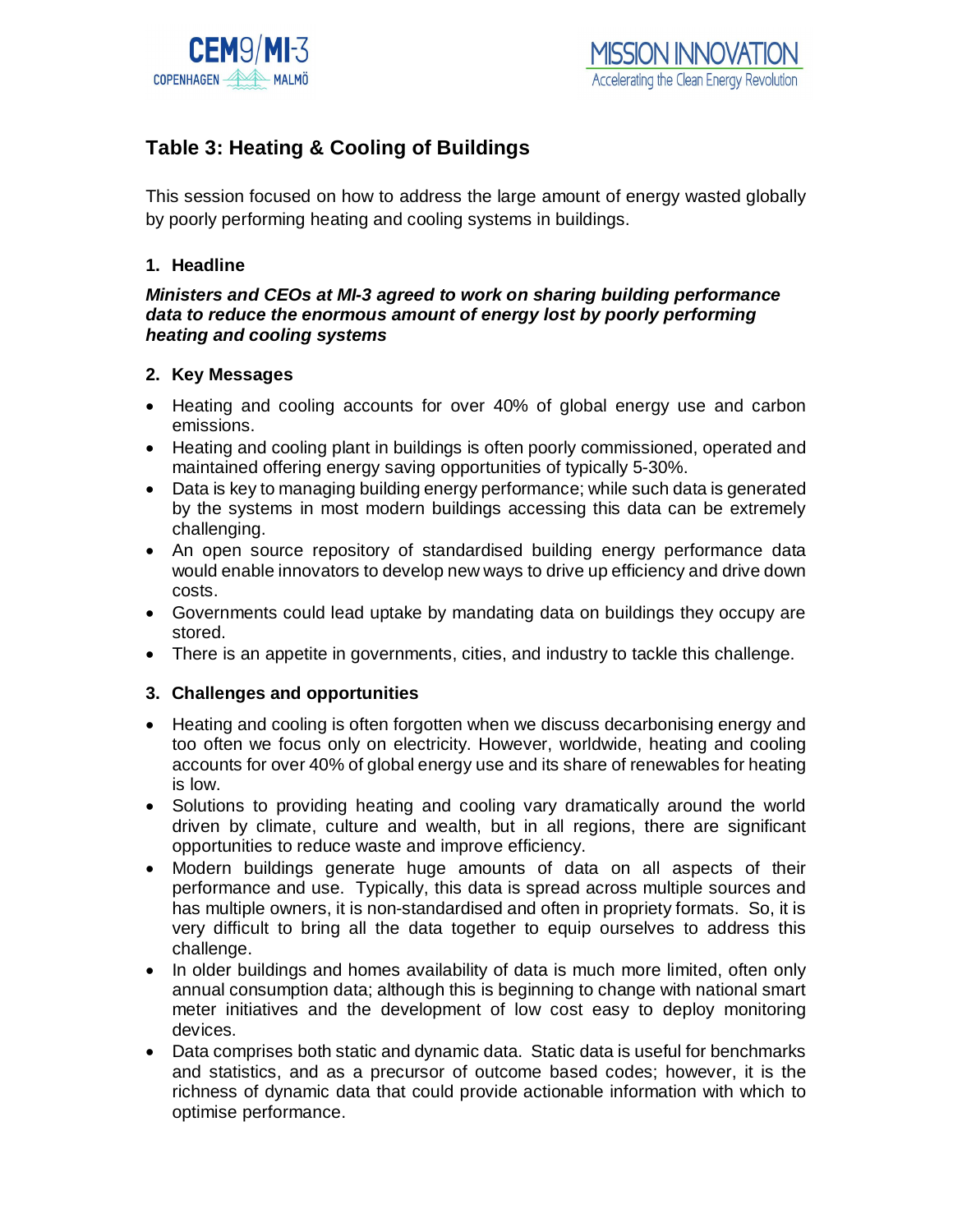



- Some organisations at the top of their sector (e.g. major shopping centres) recognise the value of such data and use it to create business advantage so the opportunity is real.
- Potential for savings is vast (5-30% for most large buildings) even in countries that believe they have addressed all efficiency problems already.
- There are already some initiatives to improve access to data at a city, regional and national level, however, these are currently limited in scale, provide static data, and limit any opportunity for global innovation in analytical platforms to optimise performance.
- If you share data more widely it gets used in ways that were never imagined and provide unexpected new benefits. Data on buildings is a rich, untapped seam of opportunities.
- Data security, privacy, permissions and ownership remain big issues that need to be addressed; indeed data ownership may be key to getting buy-in, but people and companies have already demonstrated a willingness to trade data for reduced risk or other real benefits, provided their commercial interests are protected.
- Vested interests remain a barrier, e.g. business models for many facilities management companies are based around maintenance call-outs, so strong leadership to insist on change will be essential.
- There is a clear role for government to encourage and break down barriers and drive change not just as a legislator but also as a major property occupier. This could involve ensuring that data on their buildings is sent to the data store and potentially demanding a defined level of benchmarking before leasing buildings. Cities can also play an important part given their role in planning consent and their ability to mandate data disclosure.
- There are also technical challenges that need to be overcome: what data is really necessary; how is it anonymised; how to simplify and standardise data collection? These seem soluble given the right programme framework.
- Industry already has a huge capability in data extraction, storage and analysis and a global data repository, tailored to geographic needs, would be technically achievable. It is less clear however, how such a programme might be initiated in practice.

#### **4. Conclusions**

The breakout session envisioned a world with an open-source repository of anonymised, standardised and dynamic data on building performance. This would let innovators develop new algorithms to improve the performance of existing buildings. It would let operators benchmark their energy performance against best practice. It would let regional authorities manage their cities more effectively. And it would let government understand where best to target policy interventions.

#### **5. Next Steps**

Working with participating organisations from the breakout session, Innovation Challenge 7 on Affordable Heating & Cooling of Buildings will develop a plan for how to realise this vision which will then be shared with member countries to explore implementation.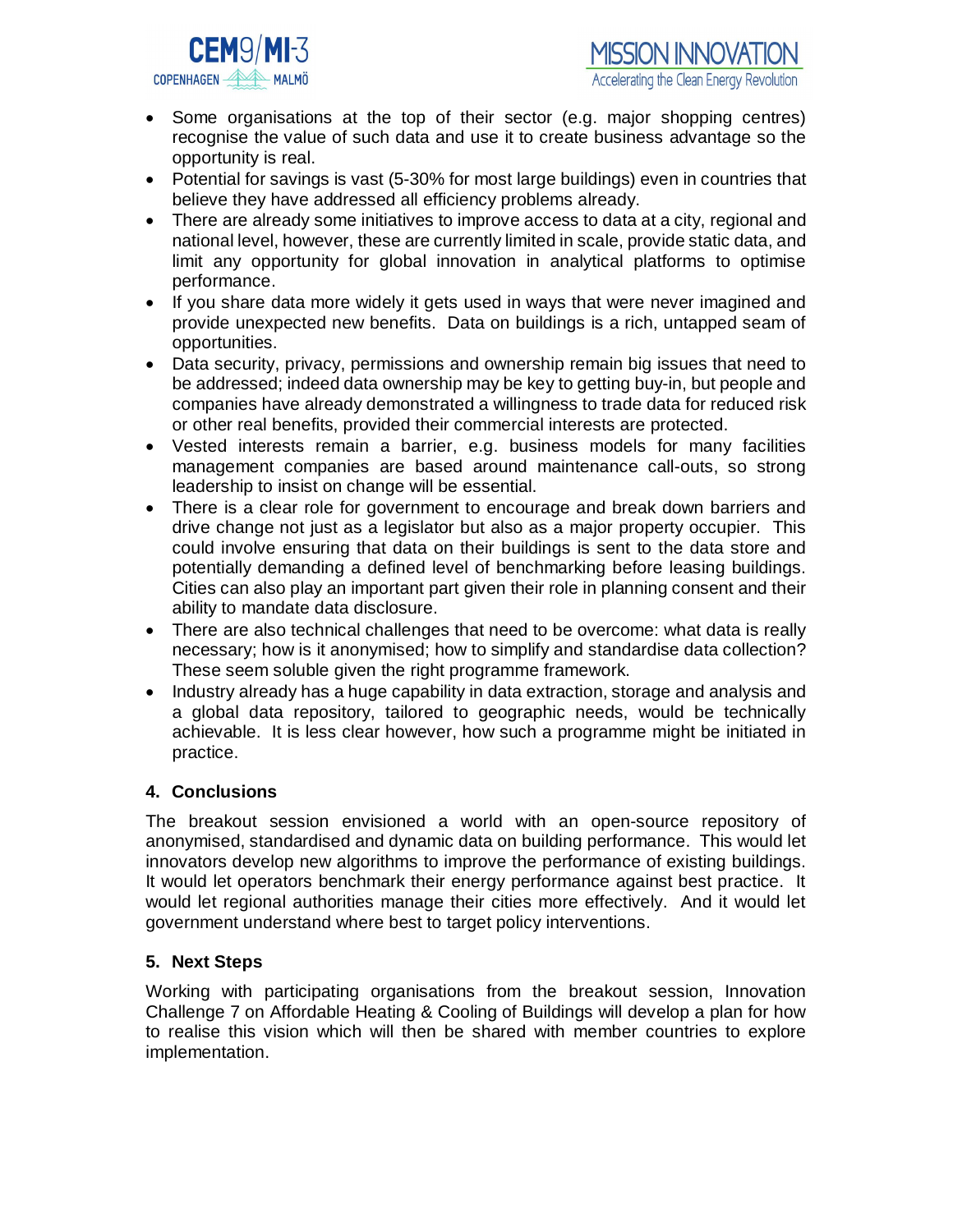



# **Table 4: "CCUS"<sup>3</sup>**

#### **1. Headline**

*At MI-3, governments and industry discussed how to work together to coordinate CCUS R&D achieving lower costs and more efficient CCUS technologies.*

#### **2. Key messages**

Leading countries at the table: Saudi Arabia and US

US and Saudi Arabia have led this challenge

- Co-hosted the CCUS Expert Workshop in Houston, Texas, in September of 2017
- Convene the world's experts in CCUS to focus on key R&D challenges
- Report from the workshop including key findings was released today (May 23<sup>rd</sup>), and will quide global research

Mexico and the United Kingdom are stepping up to co-lead this challenge alongside Saudi Arabia.

CCUS is an exciting technology – commercializing CCUS is a key challenge.

Some Countries such as the US are focused on reducing the costs for carbon capture – which is the largest cost component of an overall CCUS project.

Many regions and countries can offset capture costs through enhance oil recover.

We need to stand up projects and drive down costs for CCUS through learning by doing.

Mexico is rapidly advancing their CCUS efforts, projects, and programs including CCUS on natural gas.

CO2 should be thought of as a commodity – as we develop processes and technologies and business models that help drive costs down and accelerate commercialization.

Public-private collaboration is absolutely essential to accelerate CCUS development and deployment.

We discussed CCUS as a value proposition not just as an added costs.

CCUS projects will always operate under regulatory frameworks – such frameworks need to be stable and support this value proposition for CCUS.

Policies also need to support the business case and enable investment in CCUS technologies and projects.

Norway detailed how they are developing the entire value chain for CCUS – focused on industrial capture, Hubs, and infrastructure to support CCUS projects.

We briefly discussed policies such as 45Q Tax Credits in the United States.

**.** 

<sup>&</sup>lt;sup>3</sup> This breakout discussion was organised in collaboration with the World Economic Forum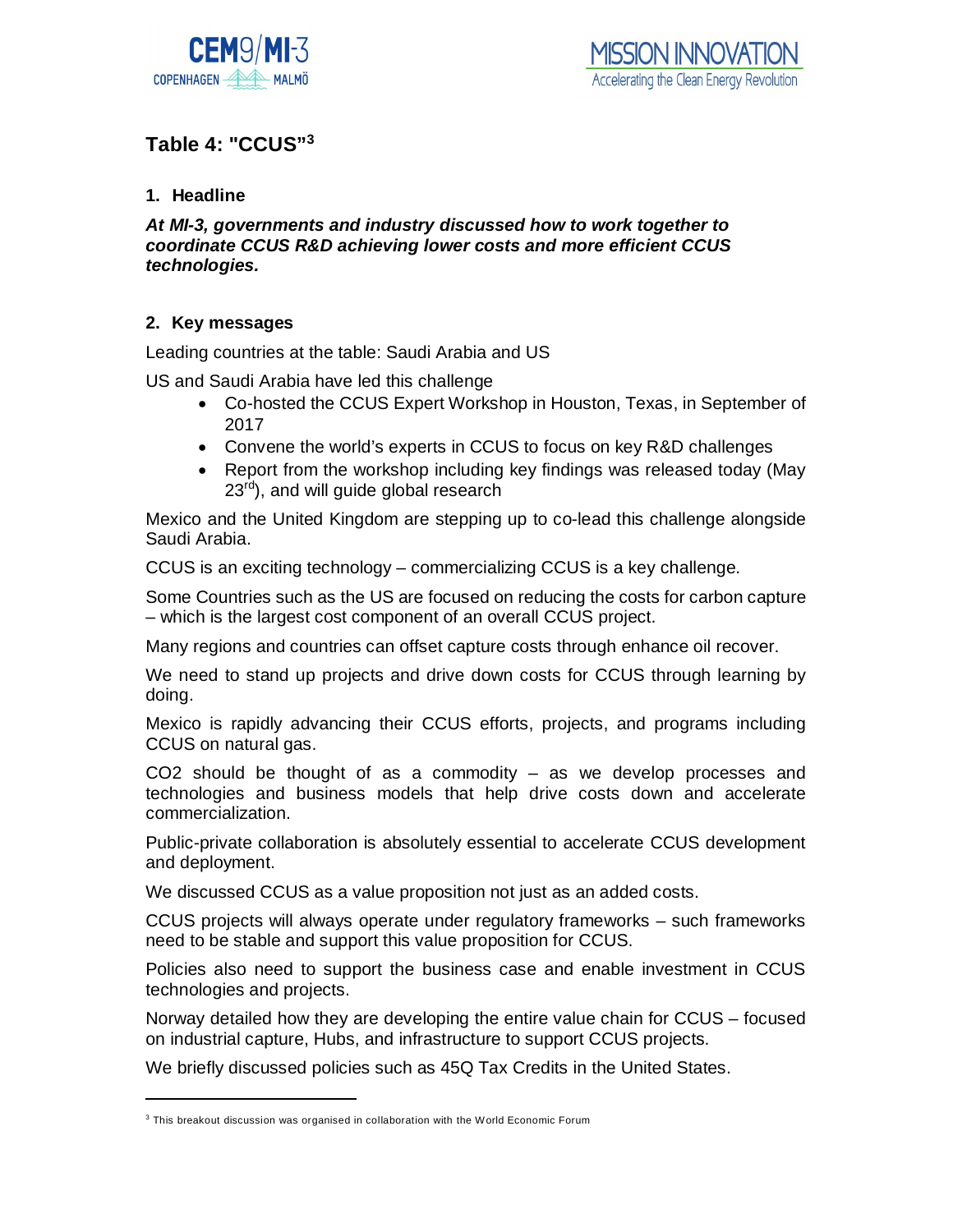



And we discussed sticky issues such as long-term liability.

On liability, we have some great examples to draw from:

- Test centers like Mongstad and the National Carbon Capture Center
- About 20 large scale projects, proving CCUS works, and where we can continue to push R&D advances
- OGCI and the oil & gas sector stepping up
- Opportunities to increase public-private partnerships around promising R&D and technologies

One group detailed how CCUS may progress at the European level, and also the interplay between Hydrogen and CCUS

\*Note that a new Hydrogen challenge has been added to Mission Innovation, and appears to have strong synergies with the Carbon Capture Challenge.

For CCUS technologies, there exists a long supply chain, which has opportunity for increasing the overall efficiency, and can be supported through additional business opportunities.

Much R&D is going on globally at the low-TRL stage (I.e., early stage)

We need to accelerate mid-TRL level efforts to commercial deployment, but Mission Innovation is best positioned to focus on early stage research to drive down costs.

MI should coordinate with CEM and other efforts overall, with MI focused on aggressively driving down costs and improving the value for CCUS

Industry should remain involved in early stage efforts to help guide research, ensure relevance, and at the same time gain experience with new and emerging technologies.

Government, Industry, and Financial roadmaps can help inform this development.

#### **3. Conclusions and Next Steps**

- Look at Best Practices and replicate those that have been successful
- Increase participation by developing countries
- Develop supporting policies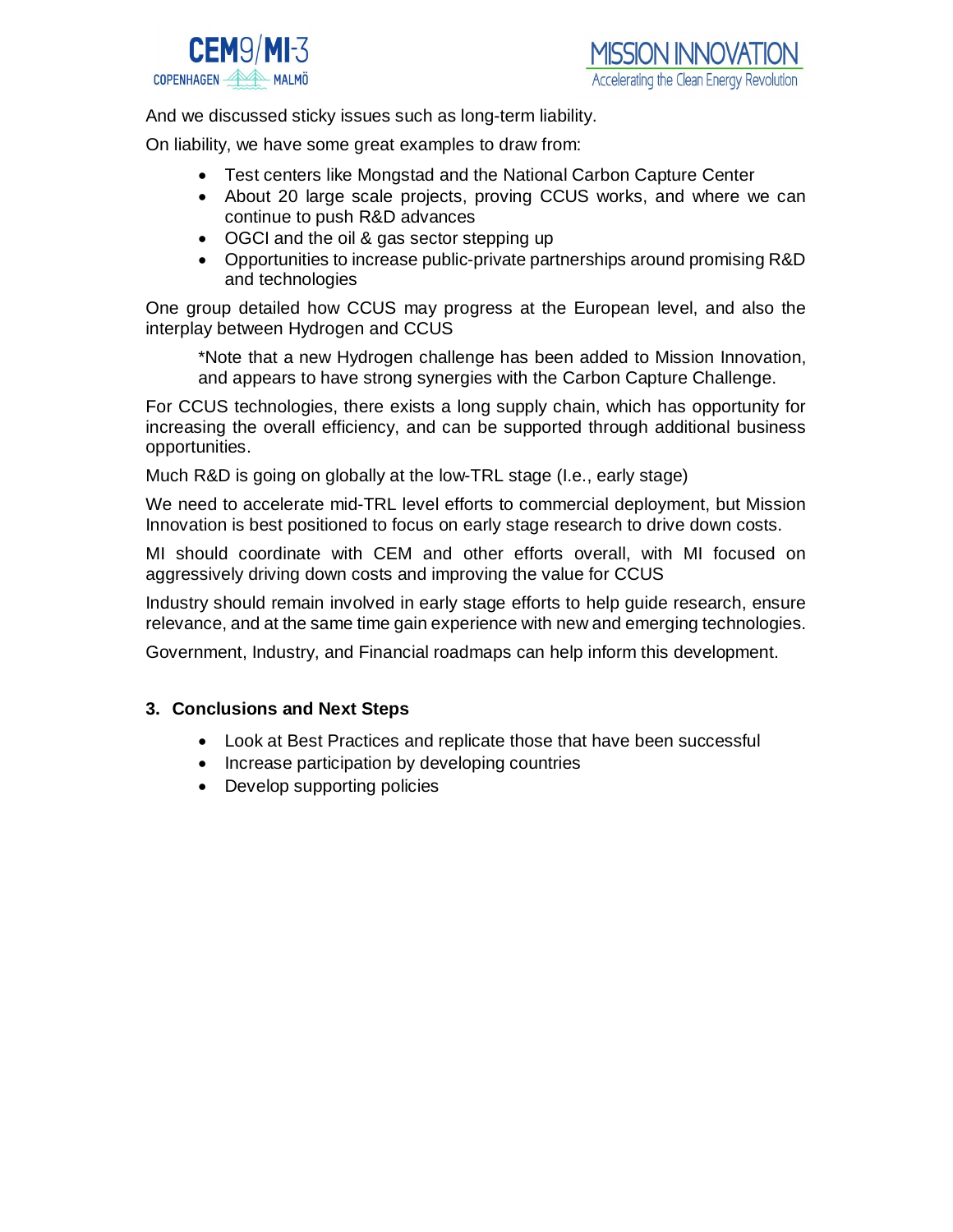



## **Table 5: "Hydrogen"<sup>4</sup>**

#### **1. Headline**

*Industry and governments agreed to work together to develop the hydrogen supply chain at MI-3. There was lots of enthusiasm for the new hydrogen innovation challenge.*

#### **2. Key Messages**

Vice-Minister Ogushi of Japan and Deputy Secretary Jo Evans of Australia welcomed participants to the Roundtable. Vice Minister Ogushi provided an overview of the advantages of hydrogen and Japan's Basic Hydrogen Strategy, and asked participants to consider what the key technical challenges were along the hydrogen supply chain, emphasising the need for global public-private collaboration.

Participants provided an overview of their individual interests in hydrogen, which ranged from decarbonising natural gas, providing energy storage, light and heavy transport, large-scale production as a chemical input, and production through a variety of technologies.

In a lively dialogue with a range of sometimes competing views, participants emphasised the need to think of hydrogen as a market rather than a technology, and noted that there was an imperative to scale up volumes quickly. Some thought that greater demand would drive scaling-up; others stated that accelerating innovation would also be essential, in production, logistics and end-use. Some considered that hydrogen at scale would replace or disrupt existing markets - for example, natural gas - other thought it would also be seeking new markets, such as energy storage. There was consensus around the principle that the market needs to drive the innovation and that this meant driving down costs. There was also consensus of the value of achieving a Hydrogen supply project at scale (as a means to drive down costs) and agreement that international collaboration would be important to delivering this result.

The need for partnership between public and private sectors, and between governments was noted, reflecting that hydrogen can potentially be traded across borders and long distances. One also noted the need to engage countries outside of Mission Innovation, recognising that the biggest source of future energy growth is likely to be in south-east Asia.

#### **3. Conclusions and Next Steps**

**.** 

In general, participants concluded that end-use subsidies were not necessarily to best way to achieve scale, and that governments should focus on encouraging innovation, bringing groups together to build scale, and making resilient policy that could respond flexibly to a market that is likely to develop quickly. There would be a need for both public and private sectors to take a share of risk, given the likely scale of projects, and the potential for hydrogen to disrupt existing technologies, commodities and business

<sup>4</sup> This breakout discussion was organised in collaboration with the World Economic Forum